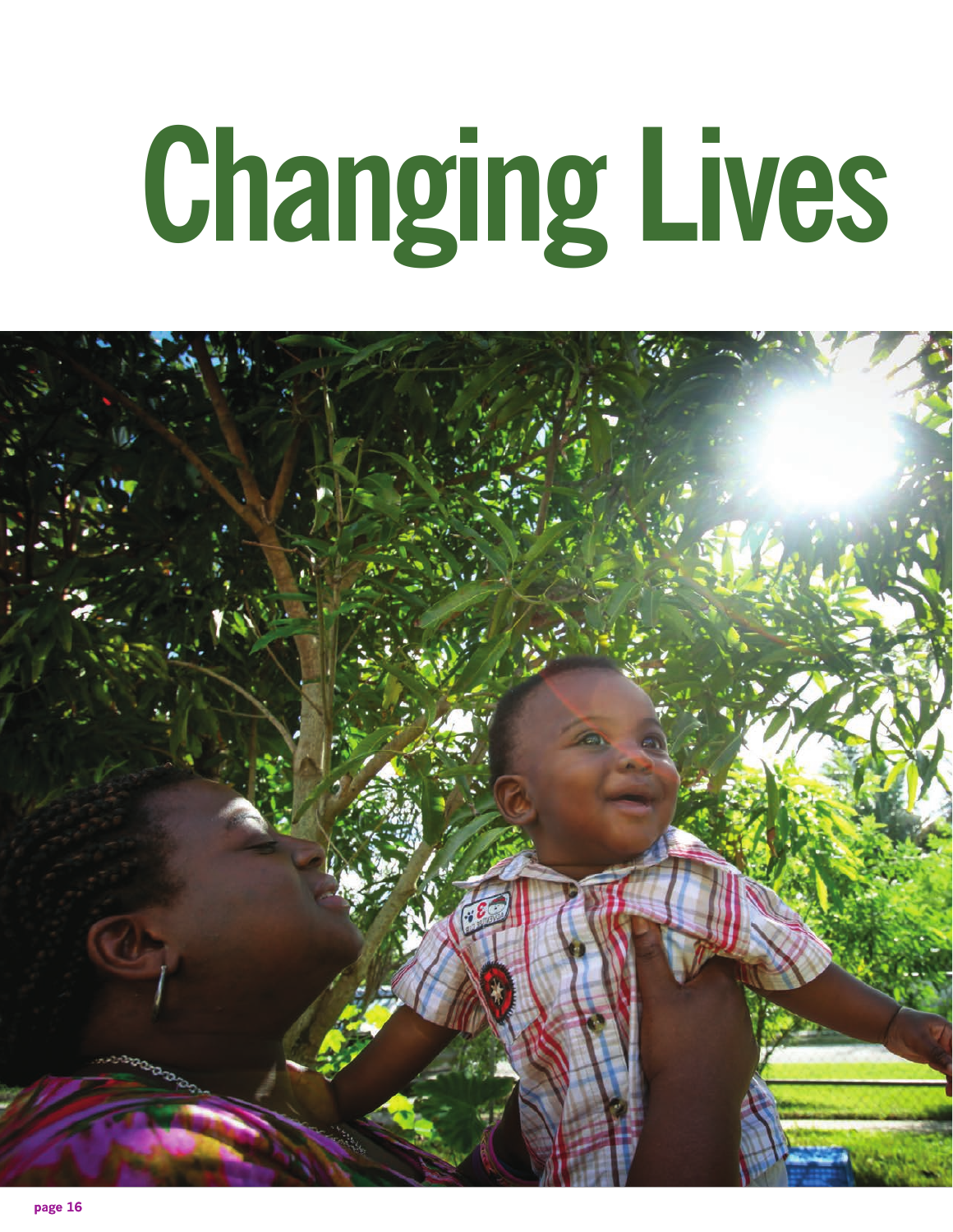## with a Knock **on the Door**

### **Home Visiting Programs for Struggling Families**

#### **by Lauren Blundin**

Jalisa Terry was pregnant, broke, and alone. Her boyfriend kicked her out of his apartment and threw her clothes out of the window when he found out she was pregnant. Terry sat in a restaurant next to her pillowcase stuffed with clothing and wondered what to do next. Then she remembered she had a phone number for Susan Timmons, the supervisor for the Women's Health Initiative (WHIN) in West Palm Beach. Timmons had met Terry the year before when she miscarried a previous pregnancy. Terry made the call, and in no time Susan Timmons was sitting in the restaurant with her. After speaking for a bit, Timmons made a series of phone calls to arrange for shelter and other short-term assistance for Terry. She also enrolled Terry in WHIN's nurse home visiting program.

The WHIN program is specifically targeted toward black mothers at risk of poor birth outcomes. Program participants are paired with a nurse who visits their home to support them during pregnancy and after childbirth, through the child's first year. Nurses teach the mothers about developmental stages, nutrition, and more. The intensive support program is based on a national evidence-based model, and it changes lives. "If I did not have the WHIN program, who can say where I would have ended up," Terry says. "I would probably still be in a bad relationship, being abused. Mya (her daughter) may or may not be here. I cannot say I would

The Healthy Mothers Healthy Babies home visiting program improves birth outcomes by supporting pregnant women and teens in Palm Beach County, Florida.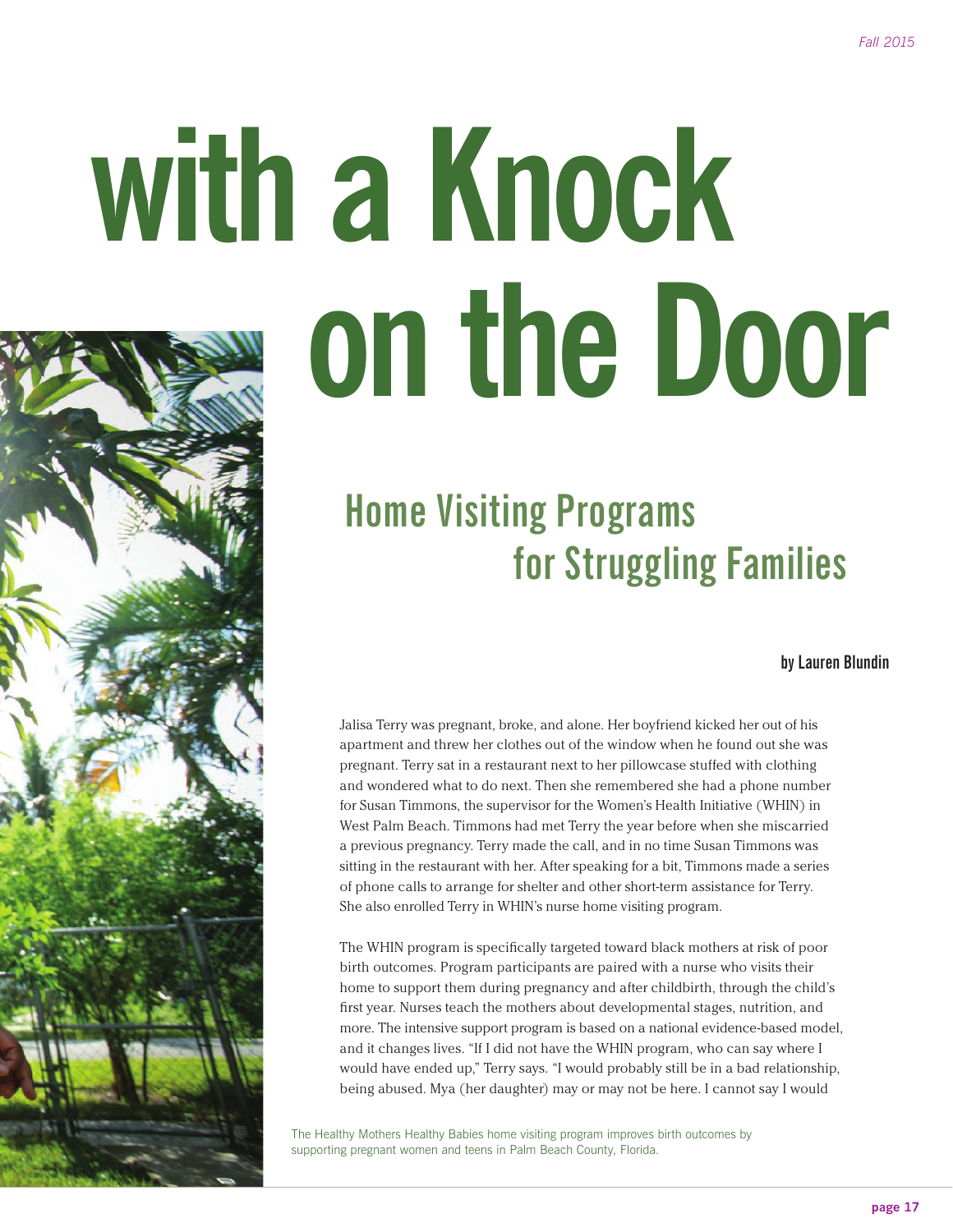have been able to give Mya the quality care, love, and attention that she needs and deserves if I did not have Miss Susan, the WHIN program, or the Children's Services Council with all the programs they have in place." Today Terry is a confident mother to Mya, who is healthy and happy, and works as a phlebotomist while studying to become a medical assistant. Her longer-term goal is to become an obstetrician.

#### **A Helping Hand for Pregnant Women and Mothers of Young Children**

Across the country, government agencies and nonprofits are acting on the evidence that home visiting programs can have a significant, positive effect on families. Home visiting programs like WHIN are voluntary, locally-managed programs that support the physical and emotional development of children (prenatally through age five) and also support the overall family. In addition to monitoring a woman's pregnancy, a home visitor might provide information on child development, parenting strategies, counseling resources, continuing education, employment, and quality child care. The home visitor builds a relationship with the family and works in partnership with parents to improve maternal and child health, prevent child abuse and neglect, encourage positive parenting, and promote child development and school readiness.

The Nurse-Family Partnership model of home visiting targets first-time mothers those with high rates of fetal and infant mortality, poverty, and and their children. Nurses visit pregnant women in their homes regularly throughout their pregnancy and afterwards, helping new mothers bond to their baby and learn about infant and child development.

A home visitor might, for example, help an expectant mother access prenatal care and help her reduce her use of tobacco, alcohol, or illegal drugs. After the birth of the child, a home visitor might then support the new mother in breastfeeding and learning to care for a newborn, educating her on child development milestones, and providing information on positive parenting strategies. Home visiting programs also facilitate screenings and referrals to address postpartum depression, substance abuse, family violence, and developmental delays.

All of this support is invaluable to program participants, many of whom have not had strong parenting models of their own to lead them. With the knowledge provided by the home visitor, parents are given the tools they need to confidently assume the role of their child's first teacher. "Through my home visitor's help, I can help my baby grow better, or stimulate her mind the right way, or know what she is supposed to be doing [at a particular stage]," says an Illinois mother who has benefited from a Healthy Families America home visiting program. "Because otherwise I would just be like, 'Okay, what do you want?' I would not know what parts of her brain are developing at what time. And I just might be able to encourage her growth so she becomes the best little girl that she can be."

Federal funds for home visiting programs are intended to support communities with poor outcomes for children, such as

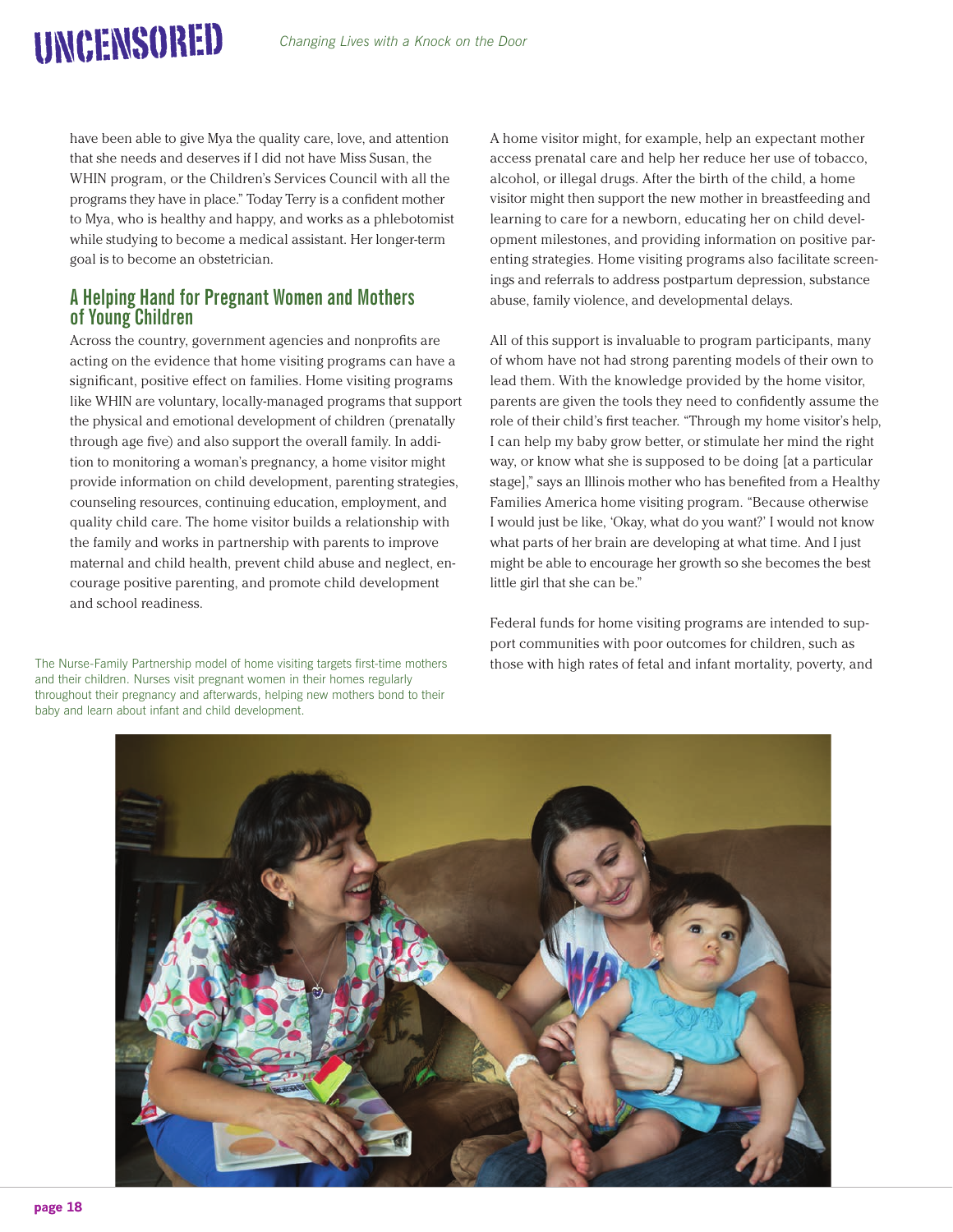crime. National data from 2014 on home visiting shows that these programs are reaching children and families who are at risk of poor outcomes: 79 percent of participating families had household incomes at or below federal poverty guidelines (an annual income of less than \$23,850 for a family of four), and of newly enrolled households, 27 percent included pregnant teens, 20 percent reported a history of child abuse and maltreatment, and 12 percent reported substance abuse.

#### **Expanding Home Visiting Programs Nationwide**

In 2010 Congress created and invested \$1.5 billion in the Maternal, Infant, and Early Childhood Home Visiting Program (MIECHV). (Home visiting programs existed before then, and were shown by research to improve child outcomes, but the 2010 federal program represented the first time there was a nationwide expansion of home visiting programs.) The Health Resources and Services Administration administers the MIECHV program in partnership with the Administration for Children and Families. As a result of the 2010 investment in expansion, home visiting programs now exist in all 50 states. In 2014, the programs served approximately 115,500 parents and children, which is triple the number served in 2012.

MIECHV provides funding and technical assistance to states, but the individual programs are locally managed. States choose which home visiting model to use and support local agencies in delivering the home visiting services.

Home visiting program models vary somewhat (e.g., some serve pregnant women while others support families after childbirth), but there are commonalities. In all models, visitors are trained professionals who meet regularly with families, build positive relationships with them, evaluate each family's needs, and provide services based on those needs.

#### **Home Visiting Models That Work**

By law, states must spend the majority of federal home visiting funds on evidence-based models of home visiting programs. But which programs can be considered evidence-based? To address the issue, the U.S. Department of Health and Human Services (DHHS) arranged a thorough review of home visiting research to identify program models that meet its criteria for a research-based home visiting model. The review— called the Home Visiting Evidence of Effectiveness (HomVEE) review examined the impact home visiting models had among measures in eight domains: child health; maternal health; child development and school readiness; reductions in child maltreatment; reductions in juvenile delinquency, family violence, and crime; positive parenting practices; family economic self-sufficiency; and linkages and referrals.

As of February 2015, 17 home visiting models met the criteria established by the DHHS for an evidence-based model. A HomVEE report specifically recognized two of those models, Healthy Families America and Nurse-Family Partnership, for their positive impact on measures in multiple domains. Healthy Families America visits begin prenatally and are hour-long and weekly until children are six months old, when visits may lessen in frequency but continue until children are three to five years old. The Nurse-Family Partnership program targets first-time mothers and their children. Visits begin prenatally and end when the child turns two years old.

*Baltimore, Maryland and Palm Beach County, Florida are just two examples where government agencies and nonprofits have joined forces to provide appropriate home visiting programs for mothers and families.* 

Needs vary among families, leading states to use a combination of home visiting models to ensure families have access to a model with an appropriate level of intensity for their needs. Baltimore, Maryland and Palm Beach County, Florida are just two examples where government agencies and nonprofits have joined forces to provide appropriate home visiting programs for mothers and families.

#### **Home Visiting in Action: B'more for Healthy Babies**

In 2009, Baltimore had the fourth highest infant mortality rate in the nation. City policymakers conducted a needs assessment and literature review to identify problems and potential solutions. They identified home visiting as a critical piece of an overall early childhood system of care. Although home visiting existed in the city, the programs were disparate, did not share strategies, and did not provide service to all areas of the city. Baltimore policymakers designed an aligned system of care that includes home visiting programs based on the Nurse-Family Partnership and Healthy Families America models. Key features of the program are a central system to identify mothers and a single point of entry into the home visiting program.

"B'More for Healthy Babies is Baltimore's initiative to reduce infant mortality," says Laura Latta, director of early childhood initiatives for B'more for Healthy Babies and Family League of Baltimore. "The initiative is led out of the Baltimore City Health Department with two main implementing partners: The Family League of Baltimore and Healthcare Access Maryland." Because the need for support outweighs the city's capacity to provide it, B'More for Healthy Babies uses a triage approach.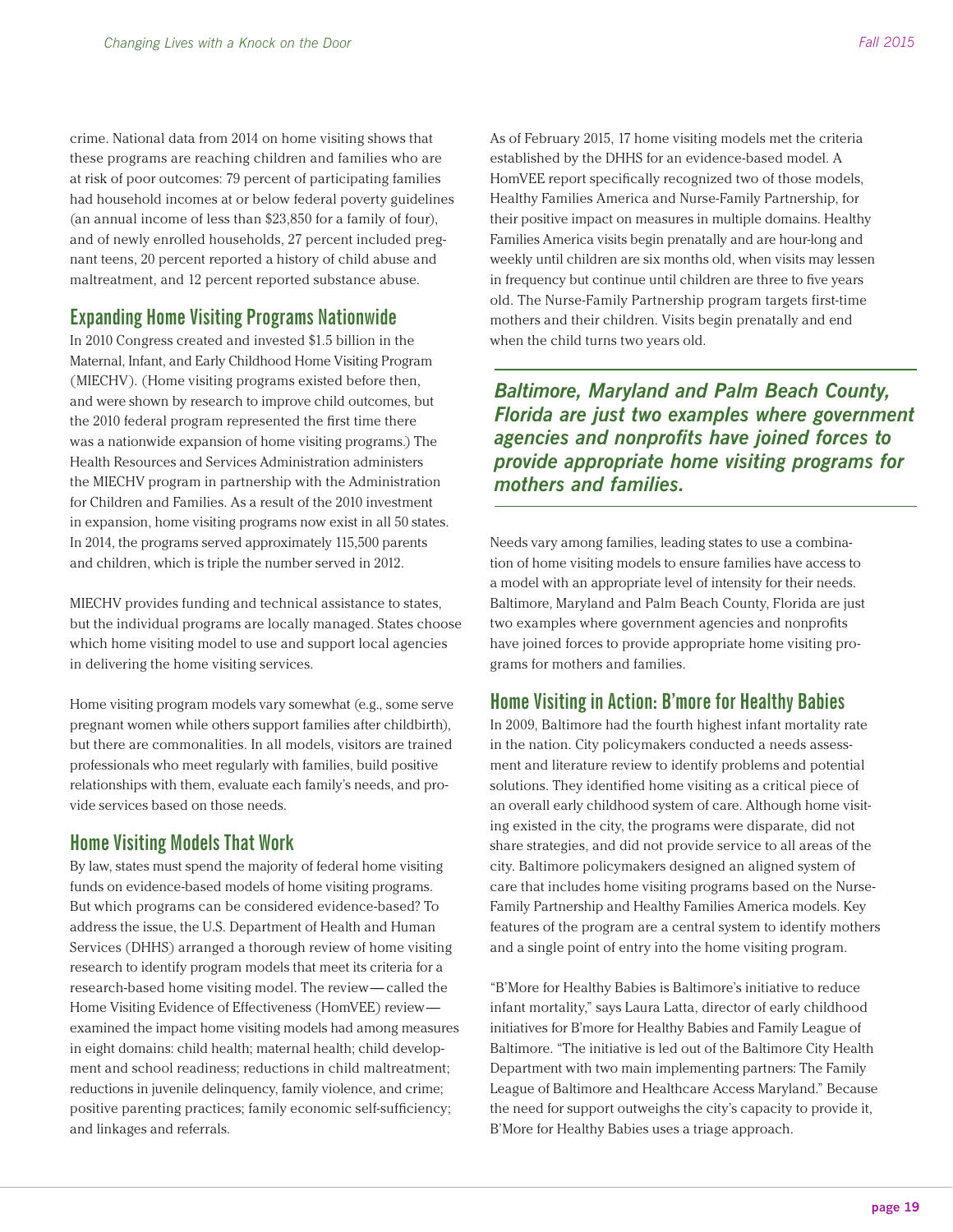"Basically there are about 8,000 – 9,000 births annually," says Latta, "and of those births about 5,000 – 6000 are Medicaid eligible. But there are only 1,500 –2,100 home visiting slots. So, regardless, we are not able to provide intensive one-on-one services to everyone. We want to make sure the women who need them the most are getting connected."

When women are screened for the home visiting program by Healthcare Access Maryland (the intake partner for B'More for Healthy Babies), the intake worker applies a "vulnerability index." The index ensures women are matched to home visiting services based on their risk profiles for poor birth outcomes, rather than by zip code or census data, which was previously the case. This way, women at the most risk will receive the most help as soon as possible.

"What we had in Baltimore before B'More for Healthy Babies was nine or ten different home visiting programs operating on their own, with differing models and curriculum, and only one was evidence-based," says Latta. "We brought the funding streams and agencies together and now we have a citywide system that includes home visiting." The city's efforts have paid off. In 2014 Baltimore had an all-time low for the number of infant deaths related to unsafe sleep (13 down from 27 in 2009). Sleep is considered safe when the baby is alone, on its back, and in a crib clear of toys, pillows, and blankets. Also, between 2009 and 2012, there was a 24 percent decrease in infant mortality and a 37 percent decrease in the racial disparities for infant mortality.

#### **Home Visiting in Action: Palm Beach County, Florida**

The Children's Services Council of Palm Beach County is a special taxing district created by voters in 1986 to tax and fund

initiatives to support children and families. The Council funds different services and programs in the community, training for providers and professionals, and research and evaluation of programs.

The system of early childhood care screens the needs of the community and families and then refers families to appropriate programs. "We have a robust data system," says Lisa Williams-Taylor, CEO of Children's Services Council of Palm Beach County. "We can see the number of births, and of those how many were screened, how many were at risk, how many declined services, and how many accepted services. We can use this data to see where we can we do a better job of explaining services, and it helps us figure out how to meet the needs of the families."

As in Baltimore, the Palm Beach County home visiting programs include the Nurse-Family Partnership and Healthy Families America models. The County includes a number of other models, including Child-First, an early childhood intervention program aimed at decreasing serious emotional disturbance, abuse, and neglect. It is an intense, six-month program that involves a caseworker, case manager, and clinical therapist. "Providers were seeing many more families struggling with domestic violence, substance abuse, and mental illness," says Williams-Taylor, "and while the other programs do work to reduce abuse and neglect, there was just an influx of families that were needing intense mental health treatment. Child-First has really been shown to be effective in Connecticut where adults are grappling with domestic abuse and neglect." Palm Beach County will be the first location to replicate the program outside of Connecticut.

#### **For more information on home visiting programs:**

- Children's Services Council of Palm Beach County: [www.cscpbc.org](http://www.cscpbc.org)
- B'More for Healthy Babies: **[www.healthybabiesbaltimore.com](http://www.healthybabiesbaltimore.com)**
- Nurse-Family Partnership: **[www.nursefamilypartnership.org](http://www.nursefamilypartnership.org)**
- Healthy Families America: [www.healthyfamiliesamerica.org](http://www.healthyfamiliesamerica.org/home/index.shtml)
- U.S. Department of Human Services, Maternal, Infant, and Early Childhood Home Visiting (MIECHV): **<http://mchb.hrsa.gov/programs/homevisiting/>**
- Home Visiting Evidence of Effectiveness (HomVEE) Review: <http://homvee.acf.hhs.gov/>
- Pew Charitable Trusts: **<http://www.pewtrusts.org/en/projects/home-visiting-campaign>** (Information about home visiting, video of a home visit, policy analyses, links to research studies on home visiting.)